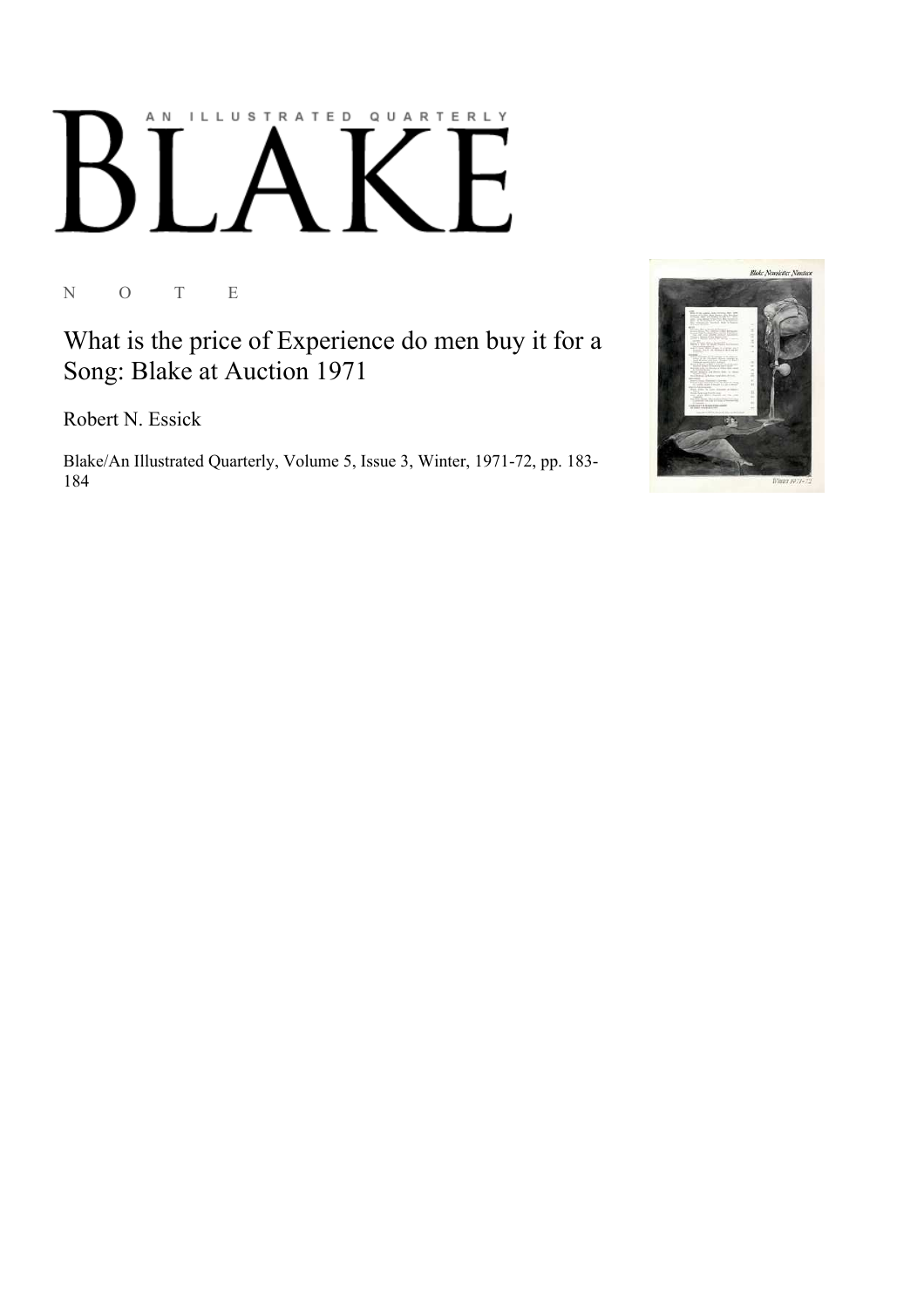No attempt was made to compromise the bizarre qualities of the poem (for example, the Printing House in Hell scene). Blake's uniquely weird perception of such an (essentially) familiar place demands a corresponding imaginative effort from his reader. The method of the poem dictated the method of the play, which attacked the audience with a wide variety of sensational stimuli organized not according to patterns of plot but *phases of pure effect.* At every point the essential aim of the play was to induce new experiences of wonderment. For this reason the Chicago stage version resembled a ballet almost as much as it did a drama, just as its text was at least as much scenario as play. The blocking of the production was constantly turning into choreography.

The Chicago *Marriage* was presented in the Chancel of Rockefeller Chapel, a large Neo-Gothic church on the campus of the university. The audience was seated in the nave. The production itself was based upon a severe design of multi-media effects. This design, an incorporation of dance, song, mime, and various forms of ritual drama, was set in a context of aggressive visual and audial stimuli. In this way the style of the production attempted to translate Blake's firm grasp upon the marvellous into effective theatrical terms, and even to reproduce a stage analogue for the farrago of literary styles which Blake's great poem illustrates .



Cain's Company

*ROBERT N. ESSICK: SAN FERNANDO VALLEY [CALIFORNIA] STATE COLLEGE* 

"What is the price of Experience do men buy it for a Song": Blake at Auction 1971

Last year was an exceptionally busy one for Blake collectors. In spite of the number of items that came up for auction, the market held up well, with no perceptible decline in prices.

Copy C of *The Book of Urizen* is one of only two copies containing plate 4 with the complete text. Its auction at the Britwell Court Library sale, Sotheby's, 29 March, was thus an event of considerable importance. Details from the sale catalogue and a discussion of the book's fate can be found in the *Blake Newsletter,* 4 (Winter 1971), 69-70 and 4 (Spring 1971), [112]-113. Although there were fears that *Urizen* would be dismembered immediately and sold as individual plates, it is still intact and for sale by a London dealer. Another item (no. 34) in the Britwell Court sale, a copy of *Poetical Sketches,* received previous notice in the *Newsletter;* see Michael Phillips , "'Blake's Corrections in *Poetical Sketches':* A Forthcoming Supplement 2nd the Britwel l Court Li brary Copy," *Blake Newsletter,* 4 (Spring 1971), 148-49. This copy is not recorded by Keynes in his census in *Blake Studies* (2nd ed. , Oxford, 1971), pp. 41-45, unless copy H, which Keynes describes as "bound in green morocco, gilt, by F. Bedford, untrimmed" and locates "in 1936 in the Carl H. Pforzheimer Library, New York" somehow found its way to Britwell Court and during the voyage faded into the copy described in the sale catalogue ("olive straight-grained morocco gilt, t.e.g., uncut, by Francis Bedford"). The title-paqe is reproduced in the catalogue.

Copy A of *The Book of Thel* was sold at Parke-Bernet in New York, 19 October, lot 343, for \$21,000. This copy had been on deposit in the Harvard College Library since 1941, and it was something of a surprise to see it up for sale. The very lightly colored title-page is reproduced on the cover of the sale catalogue.

The auction that attracted the most attention during 1971 took place on 15 June at Christie's , where the *Blake-Varley Sketchbook* was sold leaf by leaf. A note by Michael Phillips on the sale and various reactions to it appeared in the Spring 1971 issue of the *Newsletter,* pp. [112]-113. Listed below are the major drawings, all reproduced in the catalogue along with thirteen lesser sketches, and the prices they fetched.

*Lot 141,* "The Ghost of the Flea." \$5,040 to a London dealer for resale. I believe that this sketch is still for sale at considerably more than the auction price.

*Lot 142,* "A Standing Archer." \$3,044 to Zeitlin & Ver Brugge of Los Angeles, California. The sketch was offered for sale and reproduced in their catalogue 228 for \$4,550.

*Lot 144,* "Head of the Dying King Harold,"